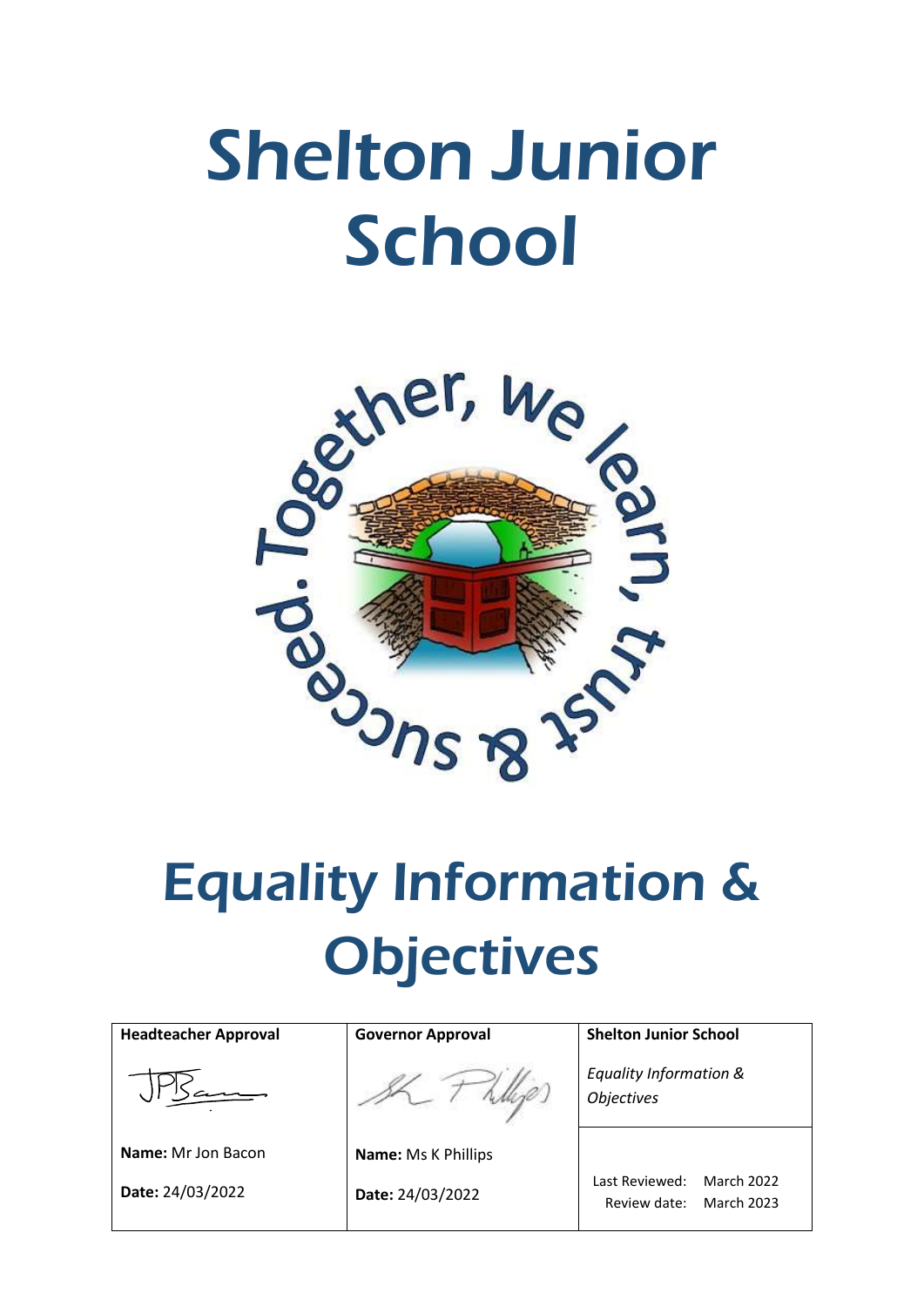# **Introduction**

This document forms our combined equalities policy, information and plan and is designed to communicate the following:

- Our Diversity statement
- Our legal responsibilities in terms of race, disability, gender & gender reassignment, pregnancy & maternity, age, religion or belief and sexual orientation
- Our particular provision for Special Educational Need
- Our intention to promote community cohesion
- Our response to recent legislations
- Our desire to fully meet statutory requirements
- An overview of some actions we have taken to date
- Our Equality Objectives

As a school we are committed to equality and diversity and we recognise the importance of making sure our policies, procedures and the way we run the school are barrier free.

We have incorporated all policies into this document to create a coherent framework for promoting diversity and equality within our school. The purpose of this document is to show how our school is going to promote equality for disabled pupils, staff, parents and the wider community. We believe in treating everyone fairly and we are committed to creating an environment in our school which is appropriate and accessible to all.

We aim to encourage and listen to the views of all stakeholders in developing the work of our school. We recognise that equality will only be achieved by the whole school community working together - students, staff, governors, and parents / careers. All school staff and members of the schools community have a responsibility to treat everyone fairly and to promote arrangements for people with disabilities.

# **Equality Aims**

This document has been prepared in line with the National legal context including, but not limited to, the following:

- Human Rights Act 1998
- Special Educational Needs and Disability Regulations 2014
- Education and Inspections Act 2006
- Equality Act 2010
- Public Sector Equality Duty (PSED)
- General Data Protection Regulation (GDPR)

```
Shelton Junior School
```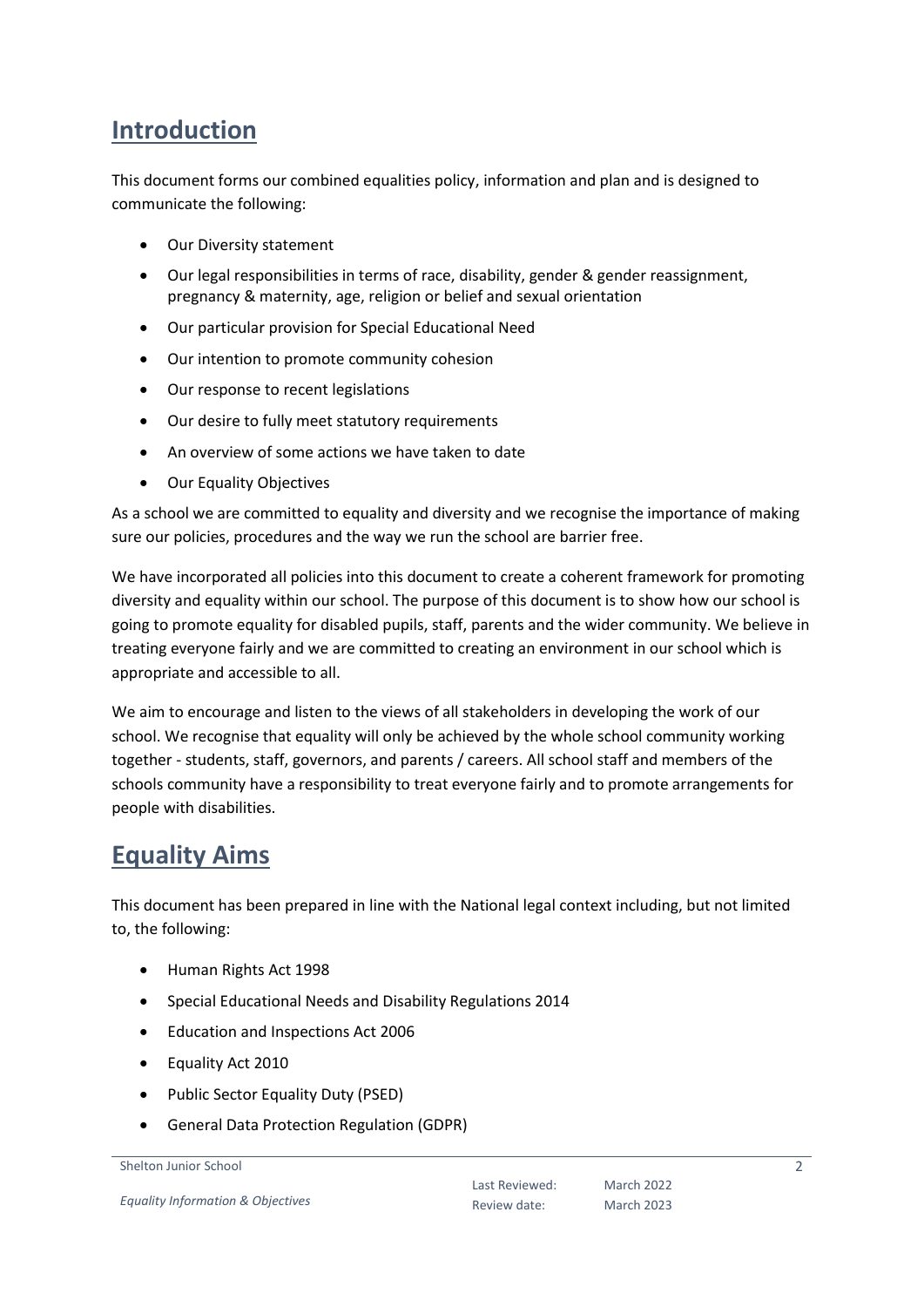- This policy also has due regard for non-statutory guidance, including the following:
- DfE (2014) 'The Equality Act 2010 and schools'

# **The Equality Act**

Our school aims to meet its obligations under the public sector equality duty by having due regard to the need to:

- Eliminate discrimination and other conduct that is prohibited by the Equality Act 2010
- Advance equality of opportunity between people who share a protected characteristic and people who do not share it
- Foster good relations across all characteristics between people who share a protected characteristic and people who do not share it

# **Protected characteristics**

The protected characteristics are identified in the Equality Act 2010:

- age;
- disability;
- gender reassignment;
- marriage and civil partnership;
- pregnancy and maternity;
- race;
- religion or belief;
- sex;
- sexual orientation.

# **Roles and responsibilities**

The governing body will:

- Ensure that the equality information and objectives as set out in this statement are published and communicated throughout the school, including to staff, pupils and parents, and that they are reviewed and updated at least once every four years
- Delegate responsibility for monitoring the achievement of the objectives on a daily basis to the headteacher
- Ensure they're familiar with all relevant legislation and the contents of this document
- Attend appropriate equality and diversity training
- Report back to the full governing board regarding any issues

The headteacher will:

- Promote knowledge and understanding of the equality objectives amongst staff and pupils
- Monitor success in achieving the objectives and report back to governors each year

Last Reviewed: Review date:



Shelton Junior School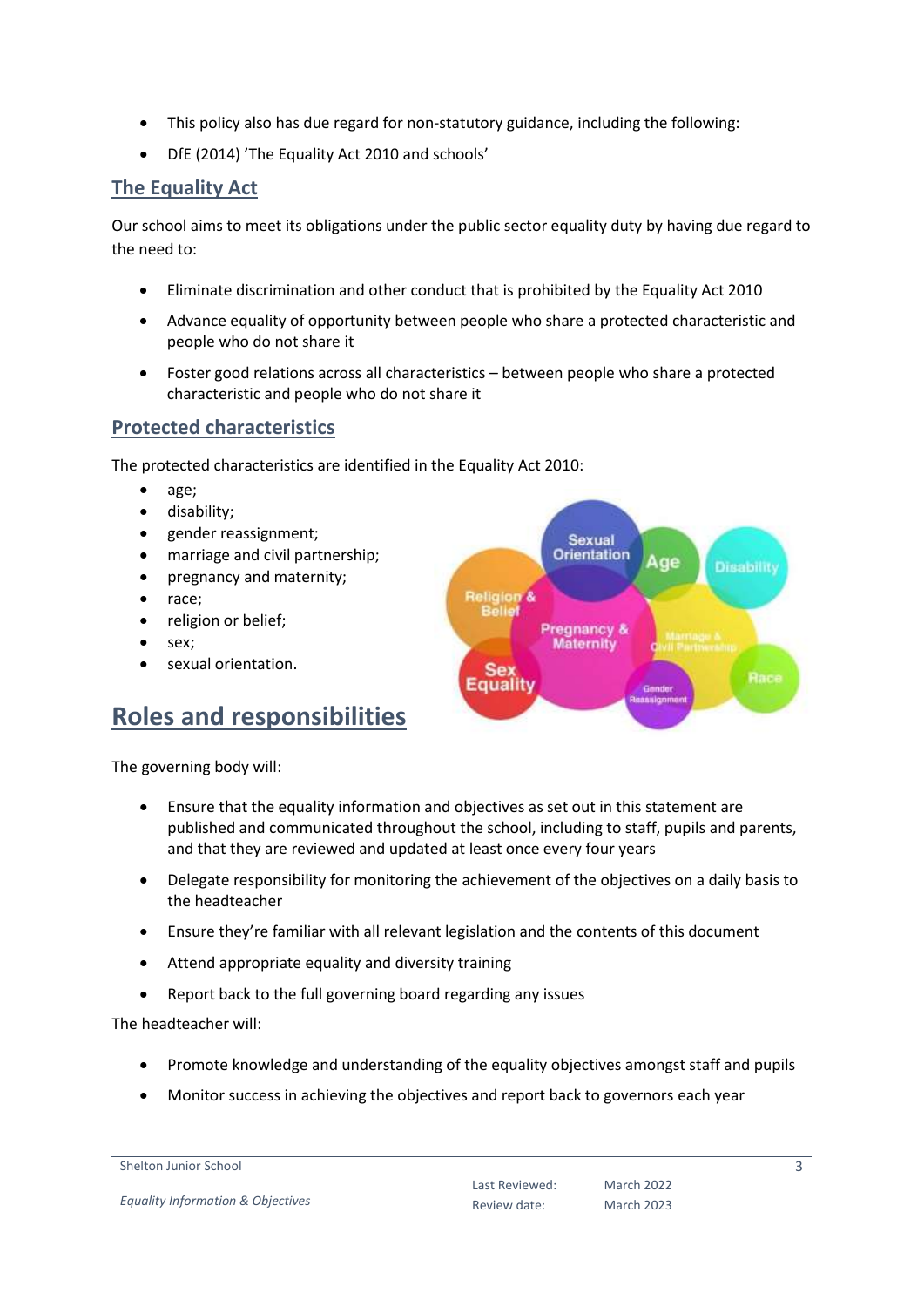All school staff are expected to have regard to this document and to work to achieve the objectives as set out in in the Equality Objectives section below.

# **School Context**

Our cohort draws mainly from the local area. Our students are representative of the Derby context which is ethnically diverse.

# **Ethnicity**

| <b>White British</b>        | 68.09% |
|-----------------------------|--------|
| White Irish                 | 0.35%  |
| White & Asian               | 1.42%  |
| White & Black Caribbean     | 8.51%  |
| Traveller of Irish Heritage | 0.35%  |
| Pakistani                   | 3.90%  |
| Indian                      | 4.96%  |
| <b>Black Caribbean</b>      | 1.06%  |
| <b>Black African</b>        | 1.77%  |
| Bangladeshi                 | 0.35%  |
| Any Other White Background  | 4.96%  |
| Any Other Black Background  | 1.06%  |
| Any Other Asian Background  | 1.42%  |
| Any Other Ethnic Group      | 0.35%  |
| Not Specified               | 1.42%  |



# **Religion**

Shelton Junior School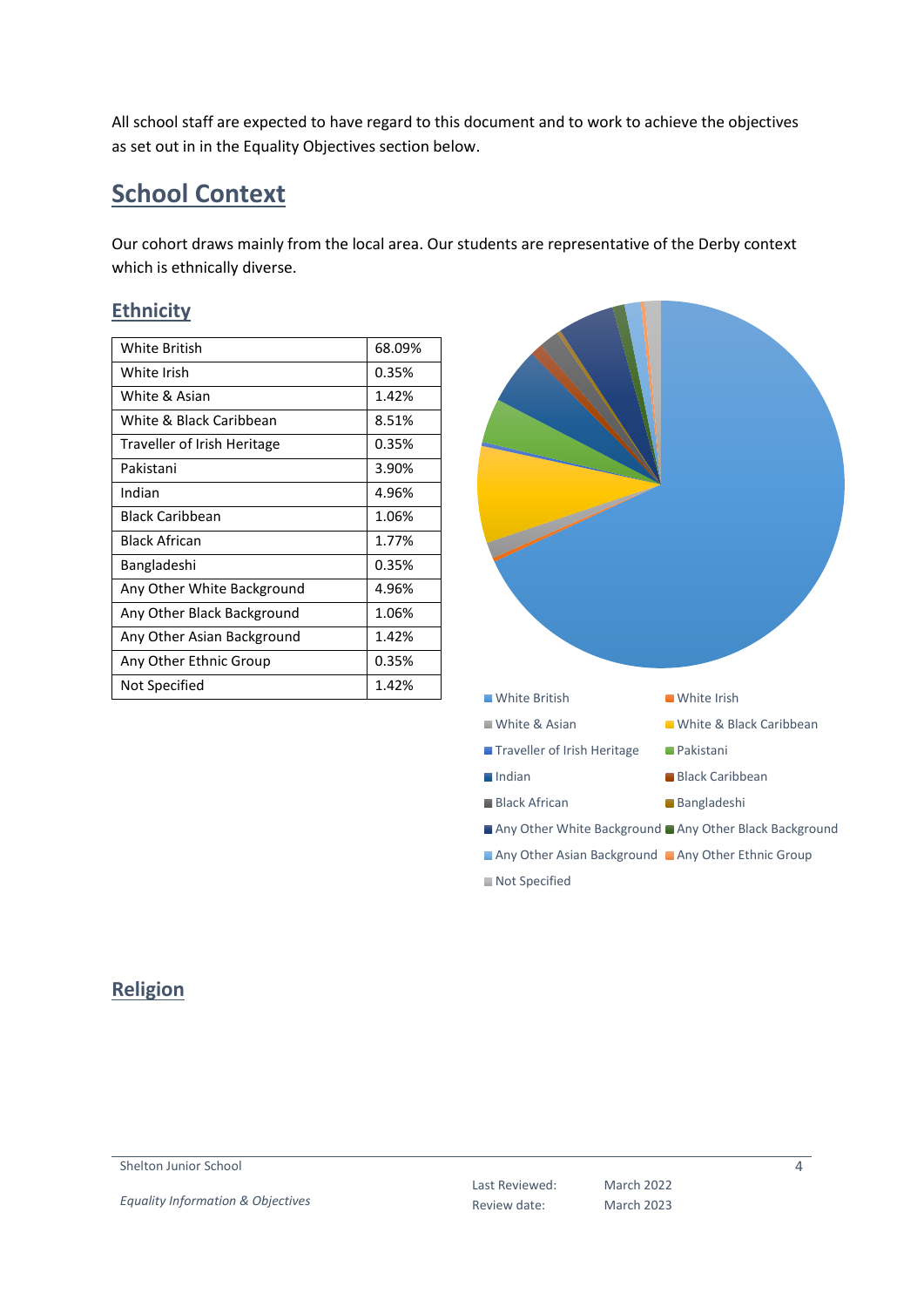

While most of our families do not identify with a particular religion, about 15 % of our families say that they are Christian, Muslim, Sikh or Roman Catholic.

Shelton Junior School

*Equality Information & Objectives*

Last Reviewed: Review date:

March 2022 March 2023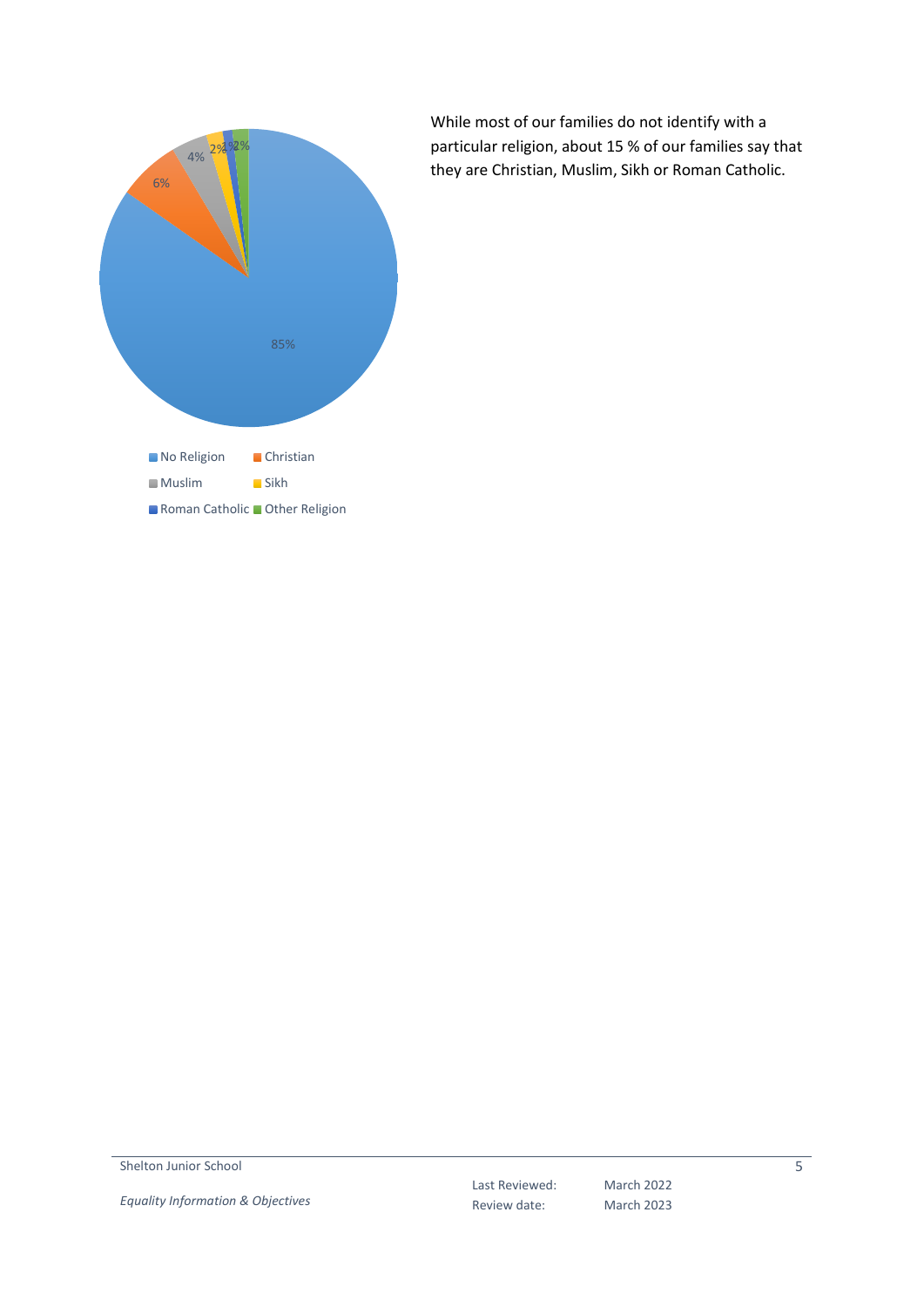# **Gender**

We have an equal split of boys and girls.

# **Special Educational Need and Disability**

Our school has 46 pupils identified as SEND this is 16.3% of our whole school population and in line with the national average. Of our SEND total 33% are female and 67% are male. 8.5% of pupils in school are both SEND and in receipt of the Pupil Premium or FSM and of this total 29% of pupils are female and 71% are male. During the 2021-22 academic year, 5 children have an Education, Health & Care Plan making up just under 2% of the whole school population.

# **Disadvantage**

There are a high percentage of students eligible for pupil premium. During the 2021-22 academic year, 38% of our children were in receipt of the pupil premium grant which is 108 pupils or 84 families within our school community. Of this total the split between sexes is broadly even: 55% of pupils are female and 45% are male. 33% of pupils are in receipt of Free School Meals this is significantly above the national average of 17.3% (January 2020 data from national statistics agency).

In order to raise academic standards and improve teaching, progress data is scrutinised across all vulnerable groups.

# **Our Approach**

As a school we will tackle discrimination by the positive promotion of equality, challenging bullying and stereotypes and creating an environment that embraces respect or all. At Shelton, we believe that diversity is a strength and, as such, should be celebrated by all who learn and teach there.

Our school aims to meet its obligations under the public sector equality duty by having due regard to the need to:

- Eliminate discrimination and other conduct that is prohibited by the Equality Act 2010
- Advance equality of opportunity between people who share a protected characteristic and people who do not share it
- Foster good relations across all characteristics between people who share a protected characteristic and people who do not share it

# **Leadership, Management and Governance**

The Governing body is committed to meeting its duties under the Equality Act 2010 and aims to follow the good practice set out within the statutory codes of practice and guidance which support the legislation. While the governing body has overall responsibility to ensure that equality is promoted throughout the organisation, it is the responsibility of all staff, including those helping on a voluntary basis, to promote equality.

```
Shelton Junior School
```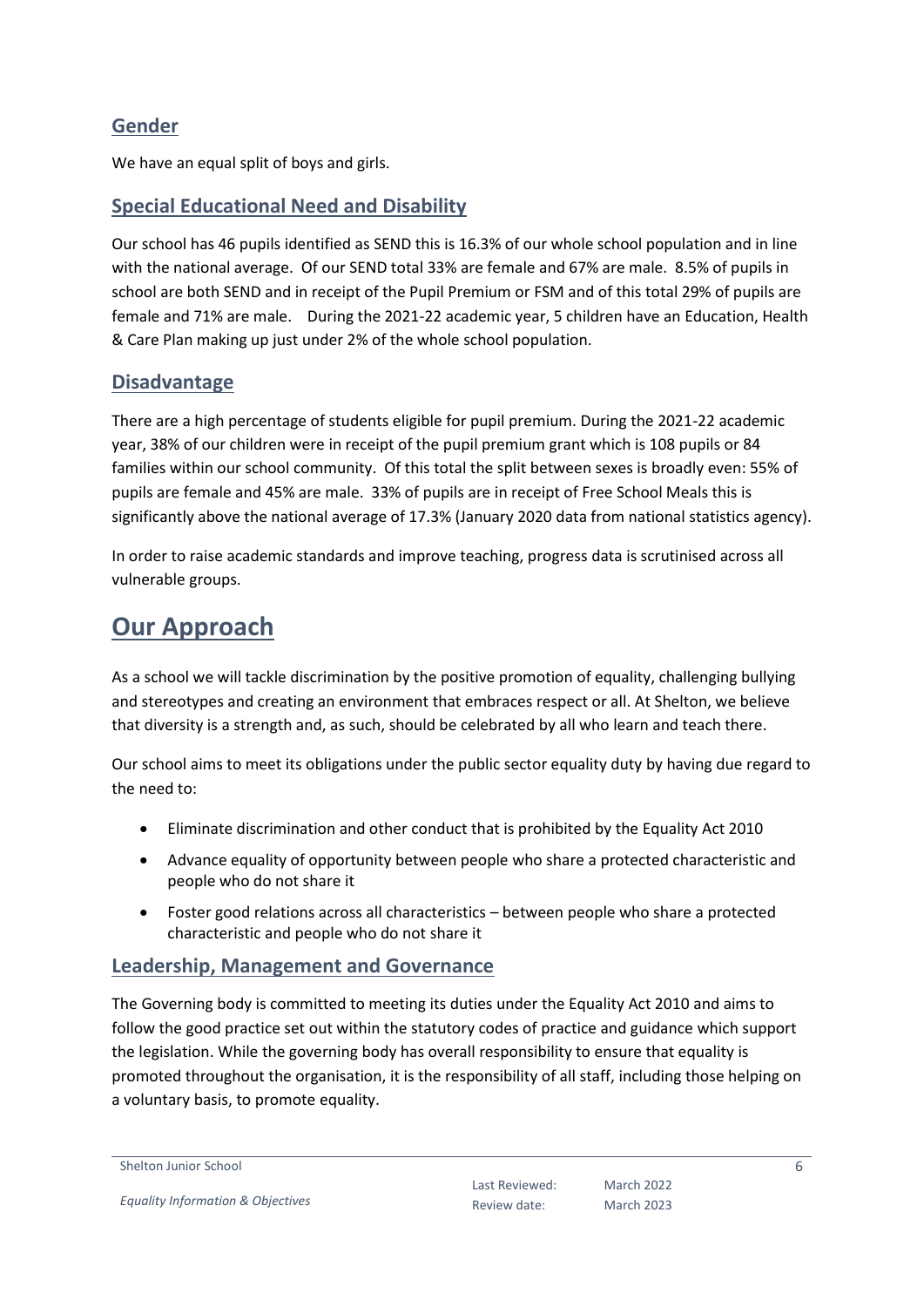The governing body recognises that all staff need to be aware of, and understand, their responsibilities regarding equality legislation and guidance. The governing body recognises that discrimination may occur on more than one of the grounds at the same time and that equality of opportunity cannot be achieved by treating all people alike. The governing body acknowledges that it has a key leadership role in promoting equality and community cohesion and recognises the need to work with school staff and partner organisations, including the local authority.

# **Policy planning, implementation and review**

The governing body will endeavour to ensure that all relevant policies reflect the school's commitment to the principles of equality and that this commitment is reflected clearly in all its work.

All staff are encouraged to contribute to the formulation, development and review of policy documents. The school ensures the involvement of governors and, where appropriate, takes steps to enable the contribution of pupils and their parents/carers and other relevant parties.

All policies, procedures and strategies are regularly monitored, reviewed and evaluated for their effectiveness in promoting equality. As further equality requirements come into force policies, procedures and strategies will be monitored, reviewed and evaluated for their effectiveness in fulfilling the requirements of new legislation.

Outcomes of monitoring and assessment will be reported to the governing body and other key partners. Members of the school community will be kept informed of Equality and Diversity initiatives being undertaken.

A link governor is assigned to monitor the school's Equality Objectives (see below) annually and reports to the board findings on progress made towards the objectives set.

# **Admissions, attendance, behaviour and exclusion**

Admissions to Shelton Junior School are through the LA.

The school's procedures for managing behaviour are fair and applied equally to all. However, it is recognised that social/cultural background and other personal factors may affect behaviour. The school takes this into account when dealing with incidents of unacceptable behaviour. All staff operate consistent systems of rewards and sanctions. Where possible we seek to find alternatives to exclusions. For all exclusions there is a right to appeal in line with current legislation.

Exclusions and attendance are monitored and evaluated resulting in effective action taken in order to identify trends and therefore reduce gaps between different groups of pupils.

Absence is always followed up by appropriate personnel. Those involved in this work are aware of and sensitive to community issues. There are strategies to reintegrate long-term truants and excluded pupils, which address the needs of all pupils.

Shelton Junior School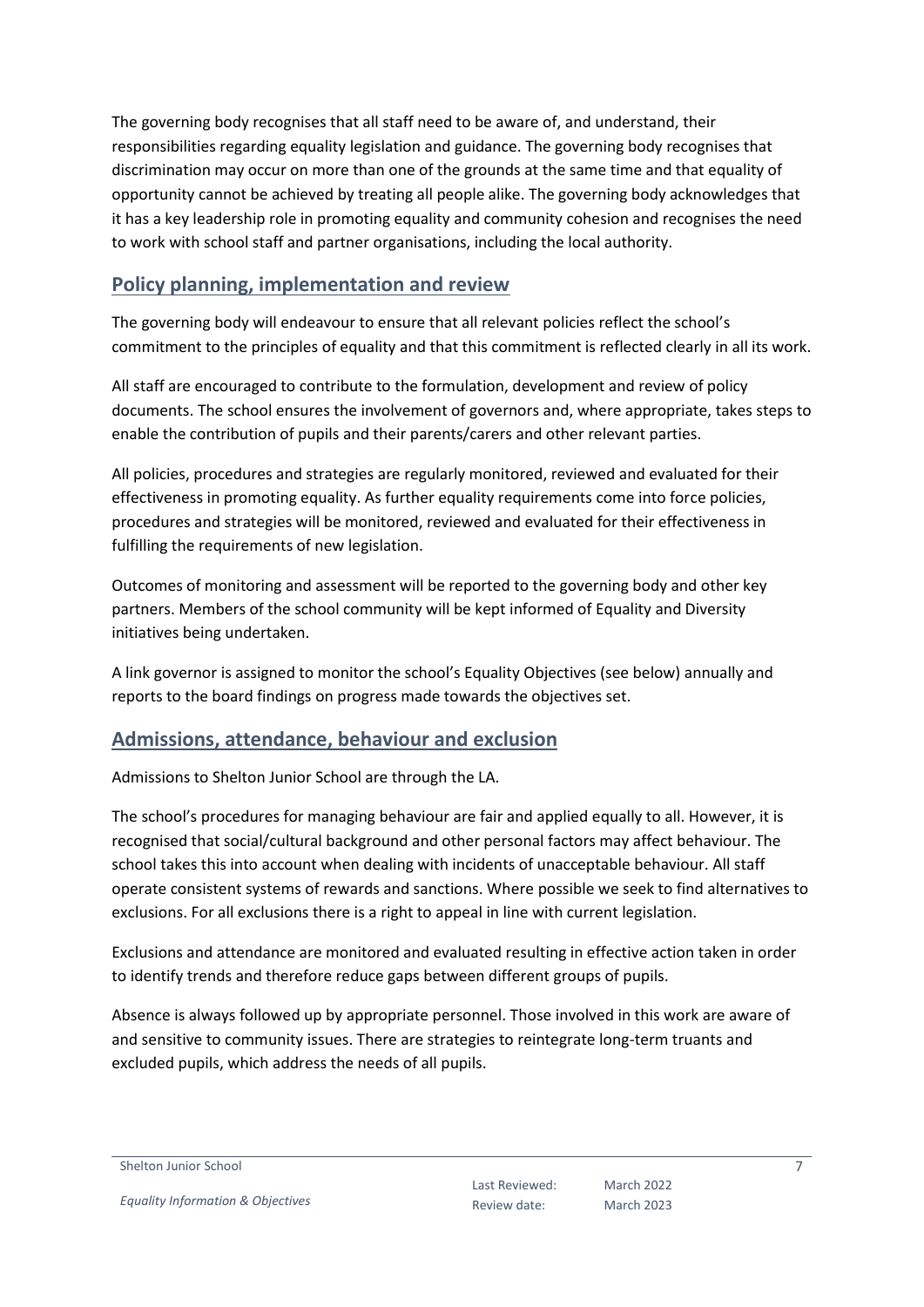Students, staff and parents are aware of procedures for dealing with harassment. They know that any language or behaviour which is racist, sexist, homophobic or potentially damaging to any vulnerable group is always unacceptable.

Appropriate and reasonable provision is made for leave of absence for religious observance for both pupils and staff.

# **Student Support**

The Shelton SUPER (Shelton Universal Pupil Enhancement Register) identifies all children with any additional need. This includes: academic, social, wellbeing or any other need. The SUPER identifies interventions and strategies for each pupil documented in a School Support Plan (SSP) for all professionals who work with the child to ensure that all children can access our curriculum.

# **Recruitment**

We promote inclusive staff body and ensure staff are trained in safer recruitment practices.

New staff receive training on the Equality Act as part of their induction, and all staff receive refresher training every academic year e.g. updates to current legislation in relation to equality, inclusivity, safeguarding and code of conduct.

# **Our Curriculum**

In 2021/22 academic year we will implement the No Outsiders programme of teaching, assemblies and whole school focus to ensure that we have a co-ordinated, progressive and inclusive programme of learning to ensure that we promote a true ethos of valuing difference.

Our school strives to ensure that all students have an equal chance to access education. We have strong links and partnerships with a range of providers and external agencies and, where possible, develop links with the local community to support students in securing the best economic future and to take full advantage of their opportunities in society.

The school aims to foster and teach positive attitudes, behaviour and tolerance towards sexual orientation, race, ability or disability, religion or belief, age and gender or gender assignment. We ensure, as much as we reasonably can, that all members of the school have a positive self-image.

Using the Shelton SuperPowers we promote attitudes of: collaboration, reflection, curiosity, resilience and concentration and promote respect for all.

Each area of the curriculum is planned to incorporate



the principles of equality and to promote positive attitudes towards diversity. All subjects contribute to the spiritual, moral, social and cultural development of all pupils. The content of the curriculum

```
Shelton Junior School
```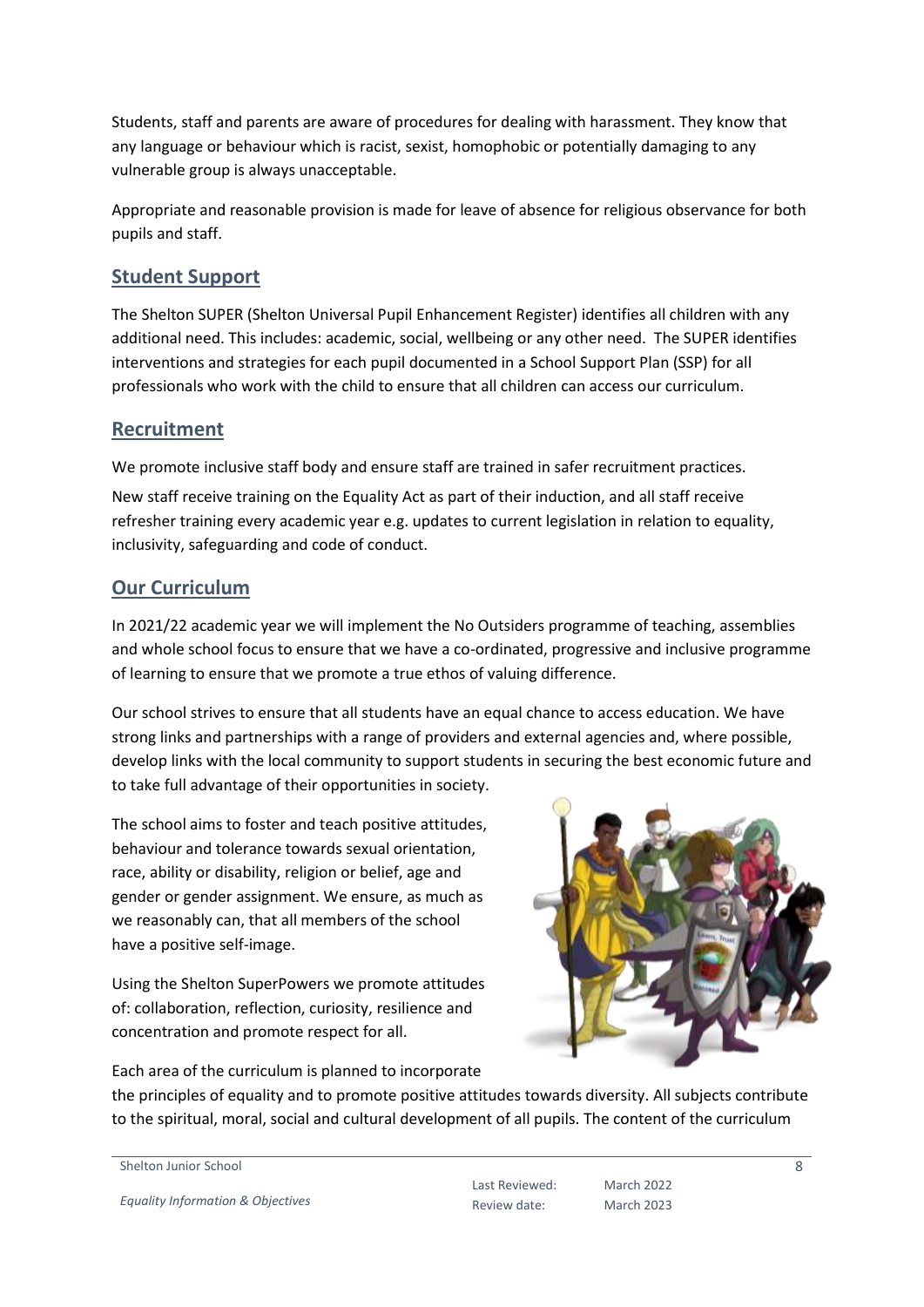reflects and values diversity. It encourages pupils to explore bias and to challenge prejudice and stereotypes.

Extra-curricular activities and special events aim to cater for the interests and capabilities of all pupils.

The school will try to reflect due regard towards parental preferences and concerns but not at the expense of equality.

Teaching and curriculum development are monitored to ensure high expectations of pupils from all groups.

# **Teaching and Learning**

All pupils have access to a broad, balanced and rich curriculum in accordance with DfE guidelines.

All staff ensure that the learning can take place in an inclusive environment in which pupils feel safe, and their contributions are valued. Teaching styles include collaborative learning so that pupils appreciate the value of working together. All pupils are encouraged to question, discuss and collaborate in problem solving tasks.

Pupil grouping, and staff allocation is continually reviewed to ensure greater participation in the classroom.

All pupils are encouraged to become independent and to take the appropriate responsibility for their own learning.

All staff challenge stereotypes and foster pupils' critical awareness and concepts of fairness, enabling them to detect bias and challenge inequalities. This is achieved through specific displays that celebrate diversity, these are reviewed regularly to ensure that they can reflect the inclusive ethos of the school and the changes in today's society, enriching our students cultural capital.

# **Disability**

The Disability Discrimination Act 2006 defines a disabled individual as someone who has 'a physical or mental impairment which has a substantial or long-term adverse effect on his or her ability to carry out normal day-to-day activities'

The school makes every reasonable adjustment to accommodate disability to ensure that everyone can access education. Changes, where necessary and reasonable, are made to ensure that access to provision is available.

# **Partnership with parents and the community**

The school endeavours to provide information material for parents in accessible, user-friendly language and also translated in to the parent's language where applicable. Our main method of

Shelton Junior School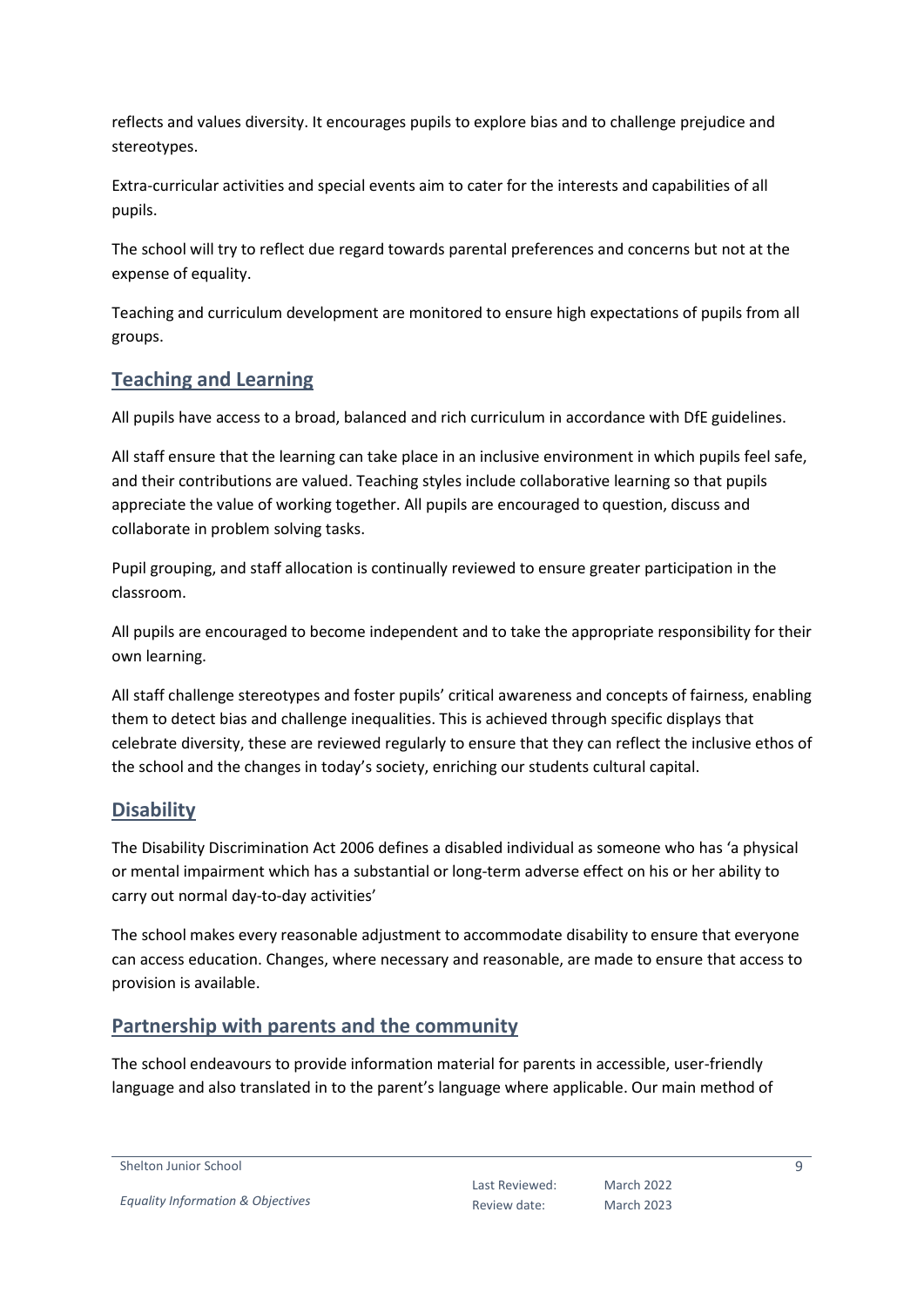communication is using ClassDojo where messages can be translated automatically into a number of different languages.

All parents are encouraged to participate fully in the life of the school. Reasonable adjustments are made to accommodate parental need with regard to information provided and meetings, for example translators and interpreters.

When appropriate the school will take steps to encourage the involvement and participation of parents who find it difficult to engage with the education system. The school works in partnership with parents, carers and the community to address specific incidents and to develop positive attitudes to diversity. The school's premises and facilities are available for use by all groups within the wider community.

# **Advancing equality of opportunity**

At Shelton, we promote equality of opportunity by:

- Removing or minimising disadvantages suffered by people which are connected to a particular characteristic they have (e.g. pupils with disabilities, or gay pupils who are being subjected to homophobic bullying)
- Taking steps to meet the particular needs of people who have a particular characteristic (e.g. enabling Muslim pupils to pray at prescribed times)
- Encouraging people who have a particular characteristic to participate fully in any activities (e.g. encouraging all pupils to be involved in the full range of school societies)
- Promoting tolerance, friendship and understanding of a range of religions and cultures through different aspects of our curriculum. This includes teaching in RE, citizenship and personal, social, health and economic (PSHE) education, but also activities in other curriculum areas. For example, as part of teaching and learning in English/reading, pupils will be introduced to literature from a range of cultures
- Holding assemblies dealing with relevant issues.
- Working with our local community. This includes inviting leaders of local faith groups to speak at assemblies, and organising school trips and activities based around the local community
- Encouraging all pupils to participate in the school's activities, such as sports clubs. We also work with parents to promote knowledge and understanding of different cultures
- Developing links with people and groups who have specialist knowledge about particular characteristics, which helps inform and develop our approach

# **Equality considerations in decision-making**

The school ensures it has due regard to equality considerations whenever significant decisions are made.

The school always considers the impact of significant decisions on particular groups. For example, when a school trip or activity is being planned, the school considers whether the trip: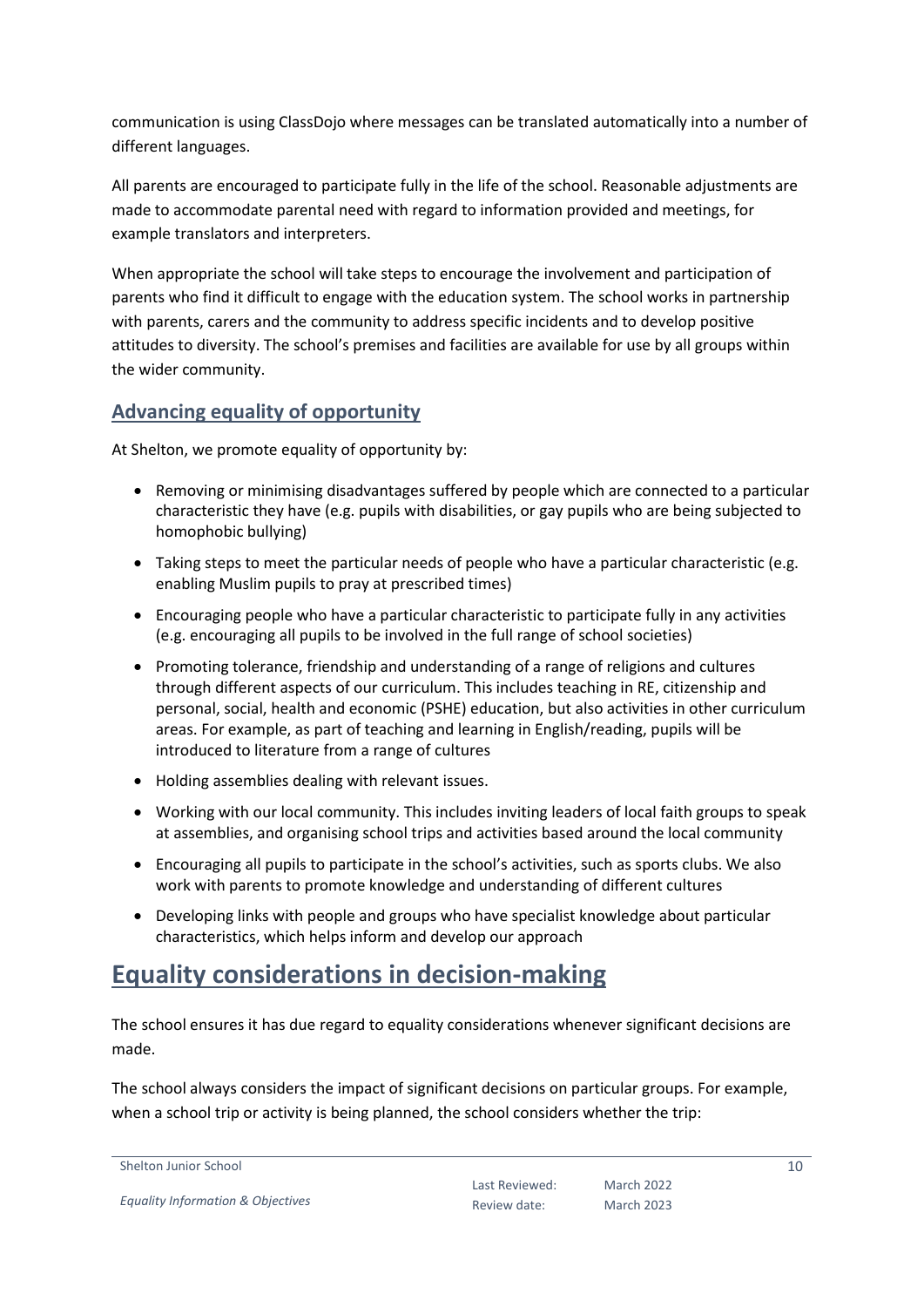- Cuts across any religious holidays
- Is accessible to pupils with disabilities
- Has equivalent facilities for boys and girls

Shelton Junior School

*Equality Information & Objectives*

Last Reviewed: Review date:

March 2022 March 2023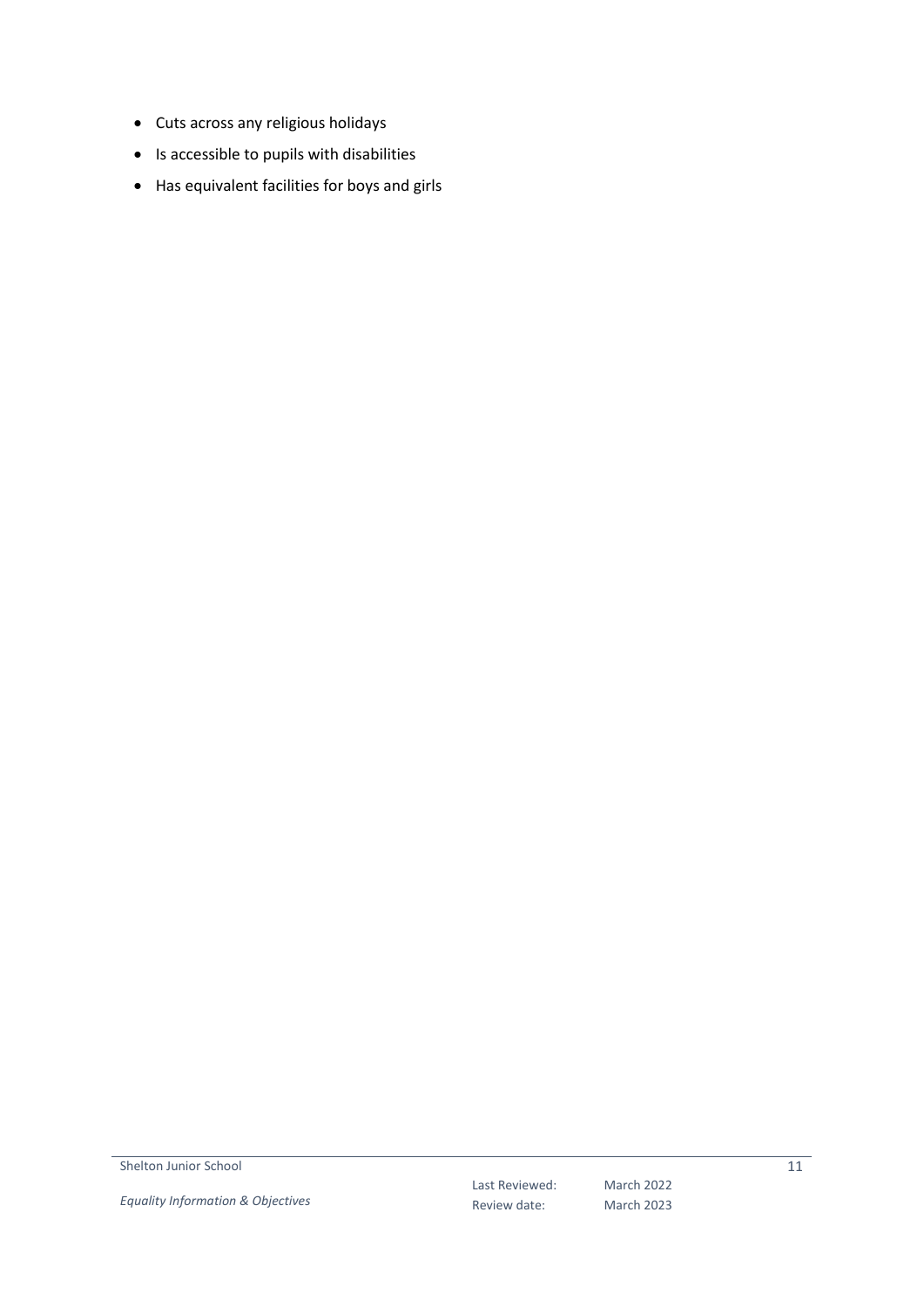# **Equality objectives**

These objectives are set at least every 4 years and reviewed annually.

In 2021 a new set of objectives were set in consultation with staff and governors.

# **Objective 1:**

*To embed the No Outsiders approach into the curriculum.*

#### **Why we have chosen this objective**

This programme is designed to create a sense of positive inclusion for all people with difference. This approach will ensure consistent and progressive teaching and learning of the positive skills and atitudes towards equality and all protected characteristics.

#### **To achieve this objective we plan to**

- Purchase No Outsiders and associated materials.
- Assign an Equalities curriculum leader
- Subject Leader will review materials and embed within PSHE curriculum time
- Whole school assemblies planned across the year
- Create displays
- Monitor children's knowledge and understanding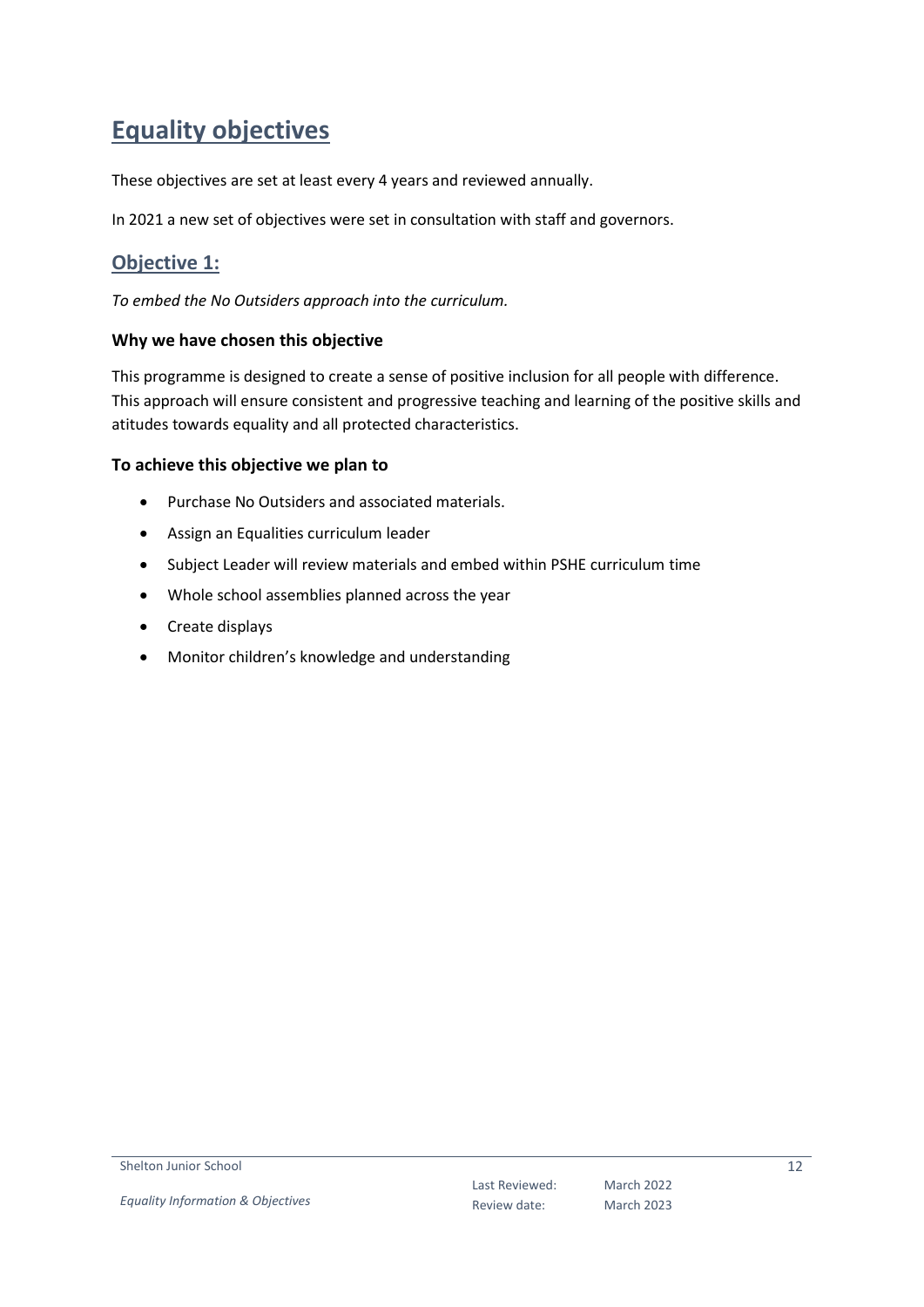# **Annual reviews of objective 1**

# **2022 Review (March 2022)**

| <b>Progress made</b>                                                                                                                                         | Evidence                                      | <b>Next steps</b>                                                                                     |
|--------------------------------------------------------------------------------------------------------------------------------------------------------------|-----------------------------------------------|-------------------------------------------------------------------------------------------------------|
| No Outsiders texts purchased                                                                                                                                 | Books in school                               | N/A                                                                                                   |
| No Outsiders planning book purchased                                                                                                                         | Book in school                                | N/A                                                                                                   |
| No Outsiders CPD for all staff delayed due<br>to COVID but re-scheduled for Spring term<br>(23/03/2022)                                                      | <b>Yearly overview</b>                        | Next steps will arise from<br>training session                                                        |
| JB assigned as equalities curriculum lead -<br>staffing changes mean that PSHE lead to<br>change mid 2021-22 academic year $-$ to be<br>reviewed Summer term | <b>Subject leaders</b><br>2021-22<br>document | Review responsibilities in<br>Summer term<br><b>PSHE ← → Equalities</b><br>curriculum review Summer 2 |
| Assemblies planned throughout the year                                                                                                                       | <b>Yearly overview</b>                        | To be reviewed following No<br><b>Outsiders training</b>                                              |
| Regular headteacher "Thursday Story<br>Assemblies" designed to address equalities<br>agenda, recordings published onto website                               | Website                                       | N/A                                                                                                   |
| Displays not yet created - awaiting No<br>Outsider's training                                                                                                |                                               | Displays to be created<br>following training                                                          |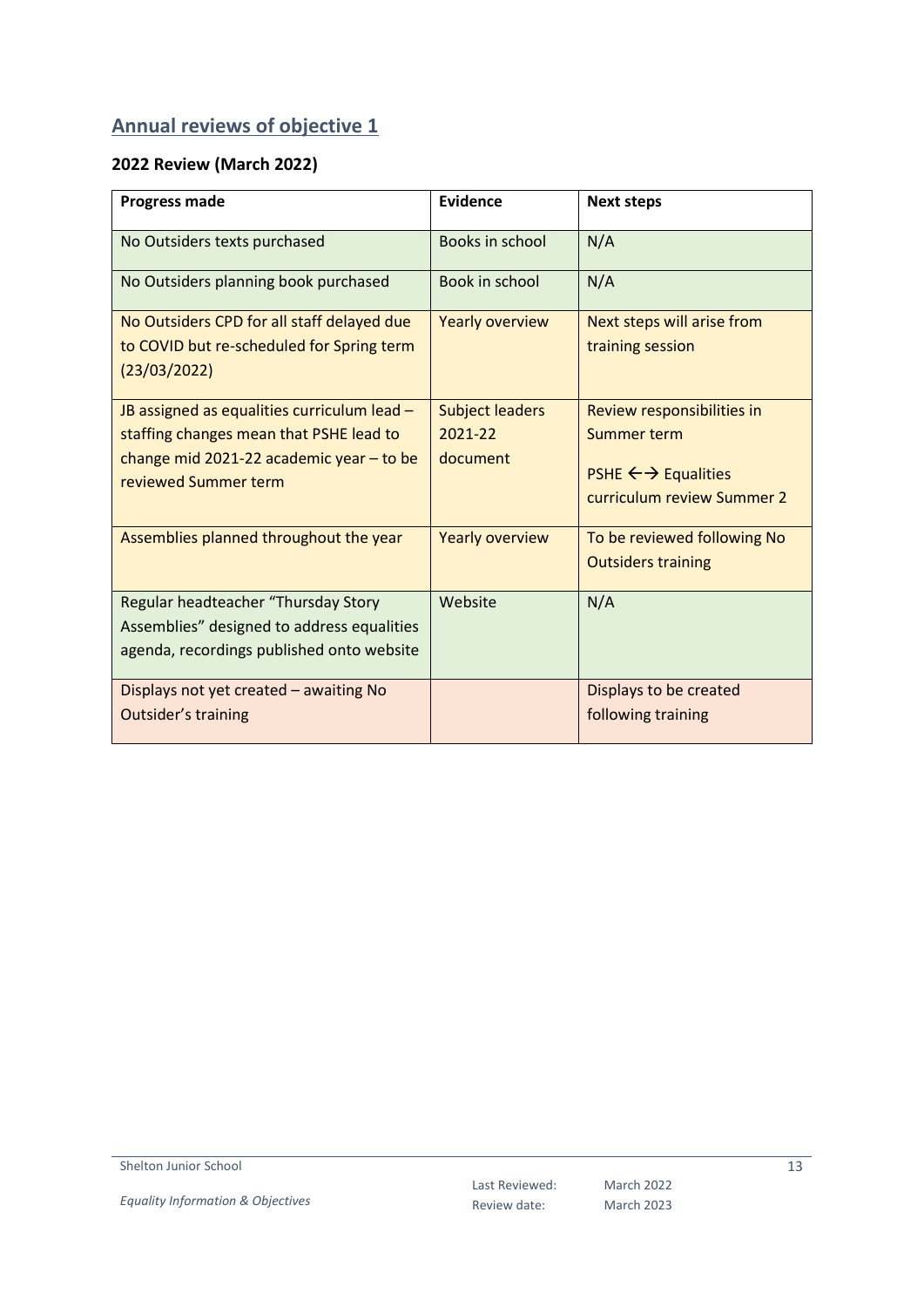# **Objective 2:**

*To reduce prejudice and increase understanding of equality through direct teaching across the curriculum.*

### **Why we have chosen this objective**

This will ensure that our curriculum reflects society and our local community and equips children for the next stage in their education and life.

#### **To achieve this objective we plan to**

- Assign an Equalities curriculum leader
- Link protected characteristics further to Shelton Superpowers
- Ensure all protected characteristics are planned progressively through our curriculum
- Review curriculum for RSE/PSHE/RE/British Values

#### **Annual reviews of objective 2**

#### **2022 Review (March 2022)**

| <b>Progress made</b>        | Evidence                | <b>Next steps</b>               |  |  |
|-----------------------------|-------------------------|---------------------------------|--|--|
|                             |                         |                                 |  |  |
| JB assigned as equalities   | Subject leaders 2021-22 | Review responsibilities in      |  |  |
| curriculum lead - staffing  | document                | Summer term                     |  |  |
| changes mean that PSHE lead |                         |                                 |  |  |
| to change mid 2021-22       |                         | <b>PSHE ← → Equalities</b>      |  |  |
| academic year - to be       |                         | curriculum review Summer 2      |  |  |
| reviewed Summer term        |                         |                                 |  |  |
|                             |                         |                                 |  |  |
| Wider curriculum review not |                         | <b>Review curriculum Summer</b> |  |  |
| yet completed - Summer term |                         | term                            |  |  |
|                             |                         |                                 |  |  |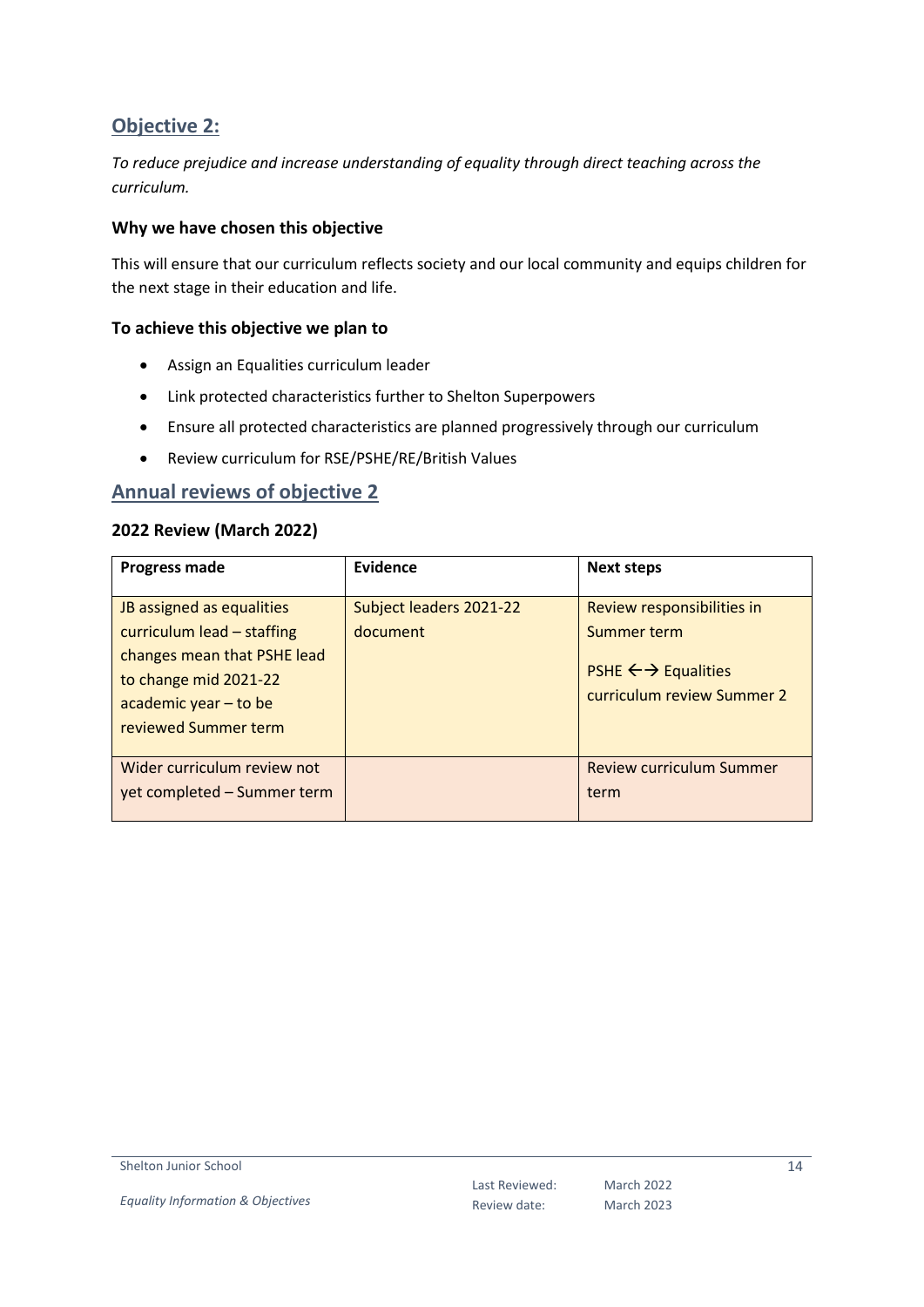# **Objective 3:**

*To narrow the gap in Reading between boys and girls.*

### **Why we have chosen this objective**

Boys historically achieve less well than girls at Shelton.

 $\overline{1}$ 

|                   |        | Adjusted score |          | Unadjusted<br>score |          |        | Achieving the<br>expected<br>standard |                      | Achieving a<br>higher standard |                | Average score |          |
|-------------------|--------|----------------|----------|---------------------|----------|--------|---------------------------------------|----------------------|--------------------------------|----------------|---------------|----------|
|                   | Cohort | School         | Vational | School              | National | Cohort | School<br>%                           | National<br>$\aleph$ | School<br>$\aleph$             | National<br>Se | School        | National |
| <b>All pupils</b> | 62     | 0.20           | 0.03     | 0.20                | 0.00     | 63     | 83                                    | 73                   | 30                             | 27             | 105.3         | 104.4    |
| Male              | 33     | $-1.04$        | $-0.54$  | $-1.04$             | $-0.58$  | 33     | 79                                    | 69                   | 24                             | 22             | 104.7         | 103.3    |
| Female            | 29     | 1.61           | 0.62     | 1.60                | 0.61     | 30     | 87                                    | 78                   | 37                             | 32             | 106.1         | 105.5    |

(Revised data for 2018/19)

#### **To achieve this objective we plan to**

- Assess children's attainment termly in this area
- Hold regular pupil progress review meetings with teachers
- Complete high quality CPD training for teaching staff
- Engage in peer coaching CPD and engage in latest educational research
- Raise the profile of reading for pleasure
- Improve the range of appropriate literature
- Develop the library
- Hold author events

# **Annual reviews of objective 3**

#### **2022 Review (March 2022)**

| <b>Progress made</b>                    | Evidence            | <b>Next steps</b> |
|-----------------------------------------|---------------------|-------------------|
| Children's assessment monitored in      | Aut term assessment | N/A               |
| Aut term                                | data                |                   |
|                                         |                     |                   |
| Pupil progress meetings include         | Teacher's pupil     | N/A               |
| discussion around male/female gaps      | progress data       |                   |
| in all core subjects including reading. |                     |                   |

Shelton Junior School

*Equality Information & Objectives*